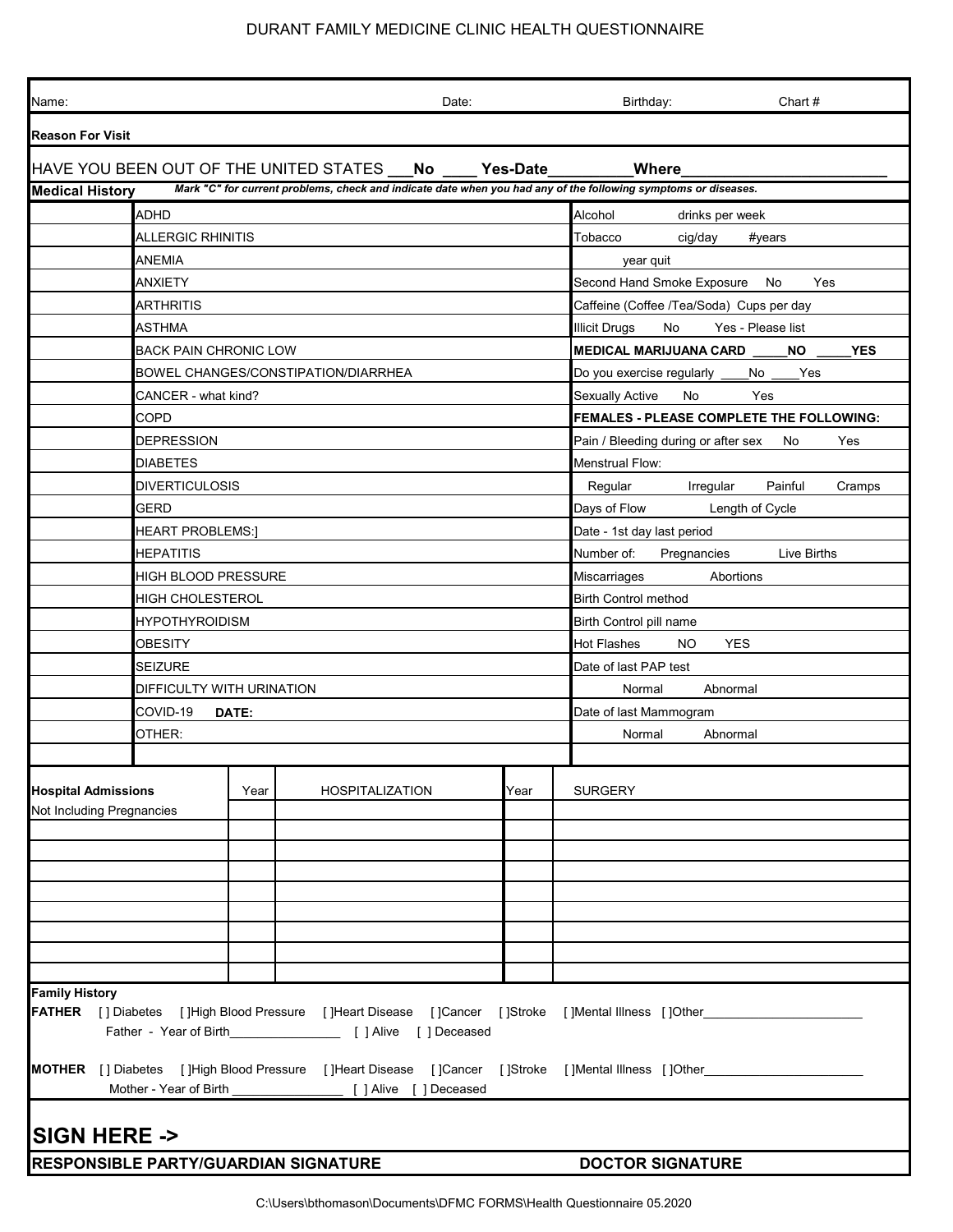| Name:                                                                                                                              | Date:           | Date of Birth:                        |
|------------------------------------------------------------------------------------------------------------------------------------|-----------------|---------------------------------------|
| <b>Medications prescribed by Doctors</b>                                                                                           | <b>Strength</b> | How Often Do You Take This Medication |
|                                                                                                                                    |                 |                                       |
|                                                                                                                                    |                 |                                       |
|                                                                                                                                    |                 |                                       |
|                                                                                                                                    |                 |                                       |
|                                                                                                                                    |                 |                                       |
|                                                                                                                                    |                 |                                       |
|                                                                                                                                    |                 |                                       |
|                                                                                                                                    |                 |                                       |
|                                                                                                                                    |                 |                                       |
|                                                                                                                                    |                 |                                       |
|                                                                                                                                    |                 |                                       |
|                                                                                                                                    |                 |                                       |
|                                                                                                                                    |                 |                                       |
|                                                                                                                                    |                 |                                       |
|                                                                                                                                    |                 |                                       |
|                                                                                                                                    |                 |                                       |
|                                                                                                                                    |                 |                                       |
| MEDICINE YOU TAKE NOT PRESCRIBED BY A DOCTOR                                                                                       | <b>STRENGTH</b> | HOW OFTEN DO YOU TAKE THIS MEDICATION |
| If you have a Medical Marijuana Card please describe how you use the marijuana (smoke, eat gummies, and how much you use each day) |                 |                                       |
|                                                                                                                                    |                 |                                       |
|                                                                                                                                    |                 |                                       |
|                                                                                                                                    |                 |                                       |
|                                                                                                                                    |                 |                                       |
|                                                                                                                                    |                 |                                       |
|                                                                                                                                    |                 |                                       |
|                                                                                                                                    |                 |                                       |
|                                                                                                                                    |                 |                                       |
|                                                                                                                                    |                 |                                       |
| LIST ALL YOUR ALLERGIES                                                                                                            |                 |                                       |
|                                                                                                                                    |                 |                                       |
|                                                                                                                                    |                 |                                       |
|                                                                                                                                    |                 |                                       |
|                                                                                                                                    |                 |                                       |
|                                                                                                                                    |                 |                                       |
|                                                                                                                                    |                 |                                       |
| <b>COVID VACCINE YES</b><br><b>NO</b>                                                                                              |                 | <b>DATE OF LAST VACCINE:</b>          |
|                                                                                                                                    |                 |                                       |
|                                                                                                                                    |                 |                                       |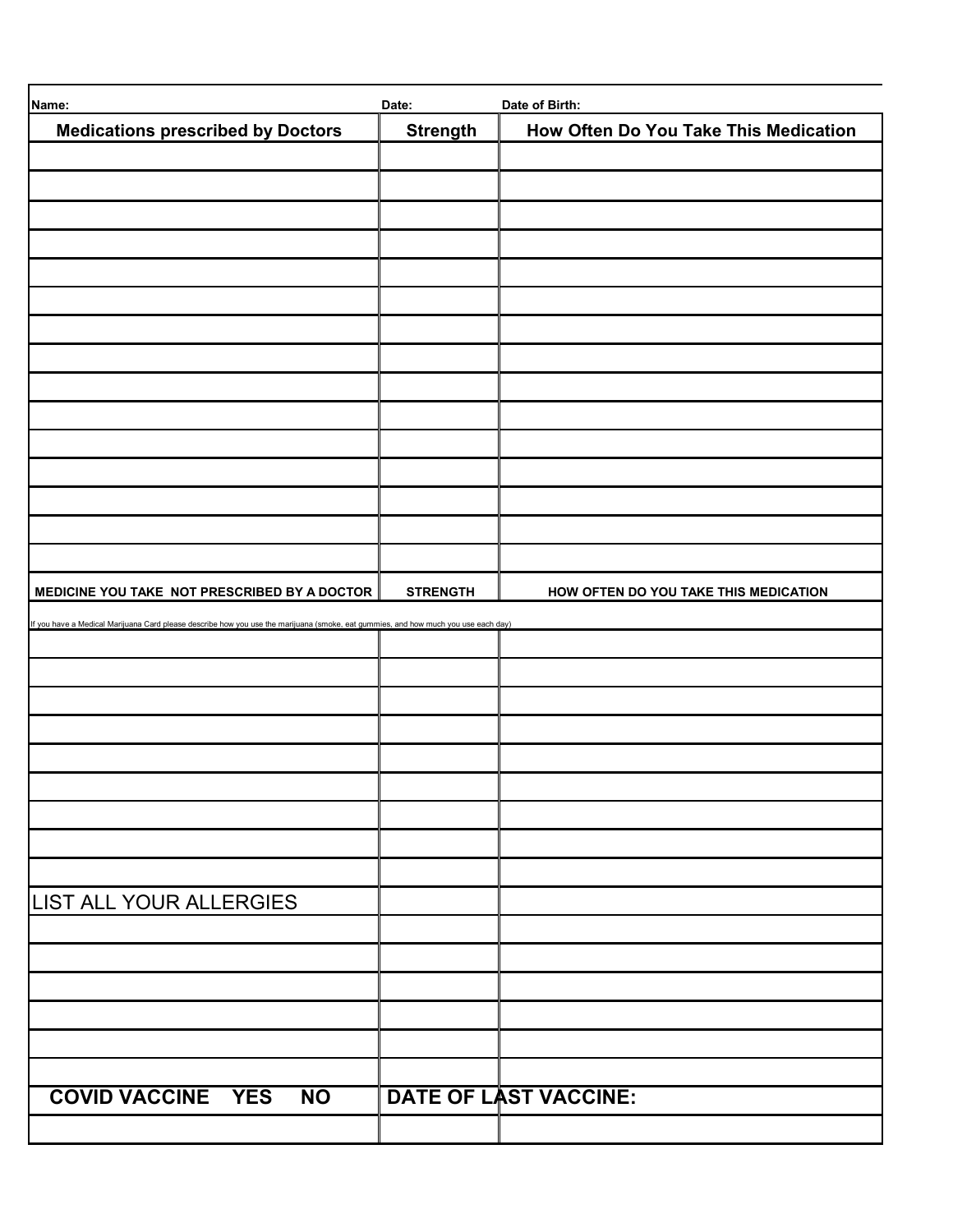**Patient\_\_\_\_\_\_\_\_\_\_\_\_\_\_\_\_\_\_\_\_\_\_\_\_\_\_\_\_\_\_\_\_\_\_\_\_\_\_**

**\_\_\_\_Yes**

## **Alcohol Use Screening Audit C**

| Nο                                                                                             |                              |                |     |            |              |
|------------------------------------------------------------------------------------------------|------------------------------|----------------|-----|------------|--------------|
| If Yes: How often did you have a drink containing alcohol in the past year?                    |                              |                |     |            |              |
| <b>Never</b>                                                                                   |                              |                |     |            |              |
| <b>Monthly or less</b>                                                                         |                              |                |     |            |              |
|                                                                                                | Two to four times in a month |                |     |            |              |
|                                                                                                | Two to three times per week  |                |     |            |              |
|                                                                                                | Four or more times a week    |                |     |            |              |
| If Yes: How many drinks did you have on a typical day when you were drinking in the past year? |                              |                |     |            |              |
| 1 or 2                                                                                         | 3 or 4                       | 5 or 6         | 7-9 | 10 or more |              |
| If Yes: How often did you have six or more drinks on one occasion in the past year?            |                              |                |     |            |              |
| <b>Never</b>                                                                                   | Less than monthly            | <b>Monthly</b> |     | Weekly     | <b>Daily</b> |

## **Depression Screening PHQ2**

**Please indicate the answer that best describes you during the past two weeks:**

**Do you have little interest or pleasure in doing things?**

**Did you have a drink containing alcohol in the past year?**

**\_\_\_\_\_Not at all \_\_\_\_\_ Several Days \_\_\_\_\_More than half the days \_\_\_\_\_ Nearly every day \_\_\_\_\_ Decline to Specify**

**Feeling down, depressed or hopeless?**

**\_\_\_\_\_Not at all \_\_\_\_\_ Several Days \_\_\_\_\_More than half the days \_\_\_\_\_ Nearly every day \_\_\_\_\_ Decline to Specify**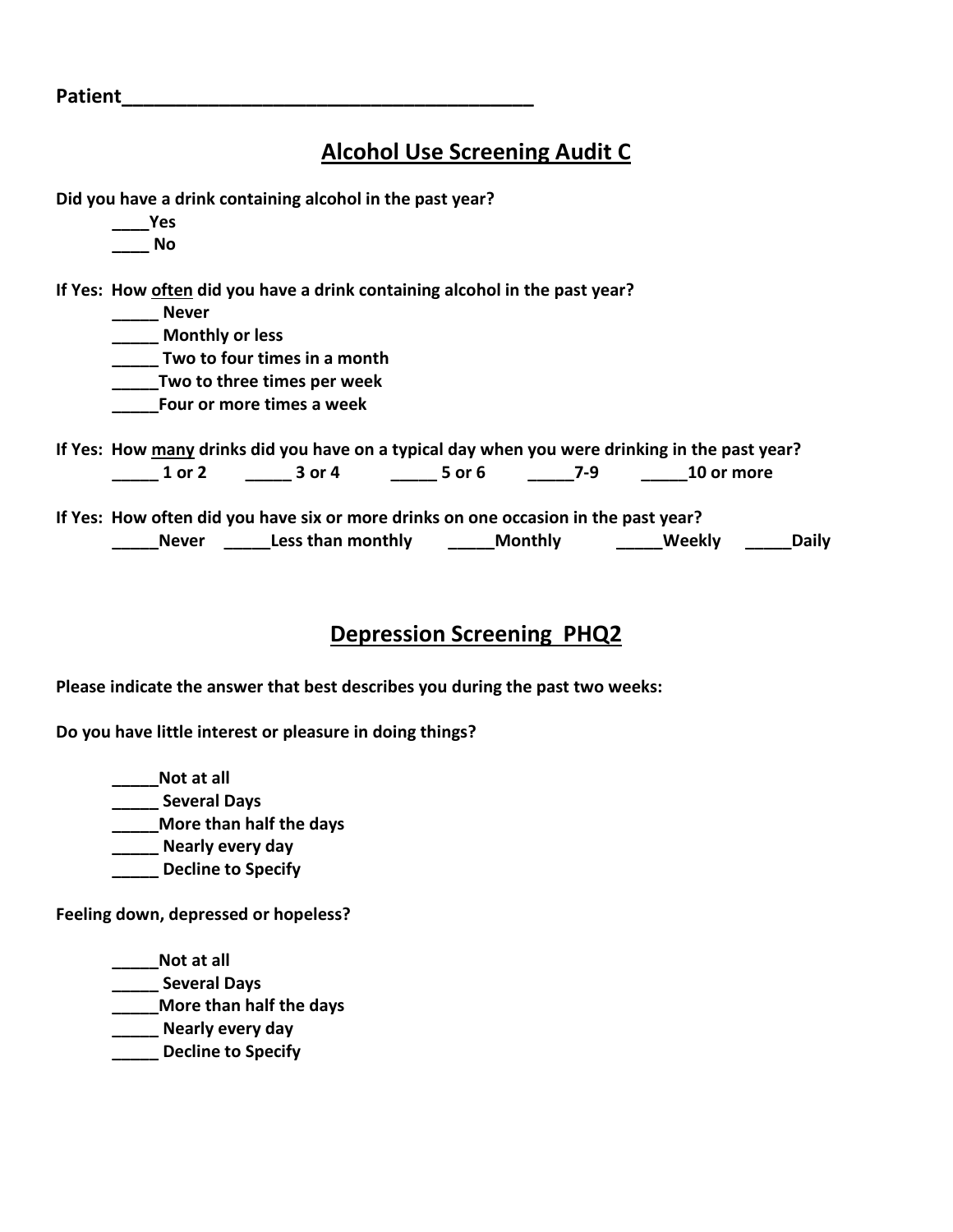## **Tobacco Control**

| Non Smoker                                                                                           |
|------------------------------------------------------------------------------------------------------|
| ___Chews Tobacco                                                                                     |
| Former Smoker YOU MAY STOP HERE IF YOU DO NOT CURRENTLY SMOKE.                                       |
| ___Current Smoker _____ everyday _____ some days, but not every day                                  |
| ___5 or less _____6-10 _____11-20 ____21-30 ____31 or more                                           |
|                                                                                                      |
| Are you interested in quitting? ____Ready to quit _____Thinking about quitting ____Not ready to quit |

## **Sexual History**

| Have you had sex in the last 12 months? (vaginal, oral or anal)? |                                                                | <b>Yes</b><br>No      |
|------------------------------------------------------------------|----------------------------------------------------------------|-----------------------|
| Men Only<br>With                                                 | Women Only                                                     | With Both Men & Women |
| Do you use protection?                                           | No<br>Yes                                                      |                       |
| Type of Birth Control:                                           | <u> 1990 - Johann John Stein, mars an de Frankryk († 1950)</u> |                       |
| Have you ever had an STD or STI?                                 | Yes                                                            | No                    |
| Chlamydia?                                                       | Yes<br>No                                                      |                       |
| Gonorrhea?                                                       | Yes<br>No                                                      |                       |
| Syphilis?                                                        | Yes<br>No                                                      |                       |
| Herpes?                                                          | Yes<br>No                                                      |                       |
| Other?                                                           | Yes<br>No                                                      |                       |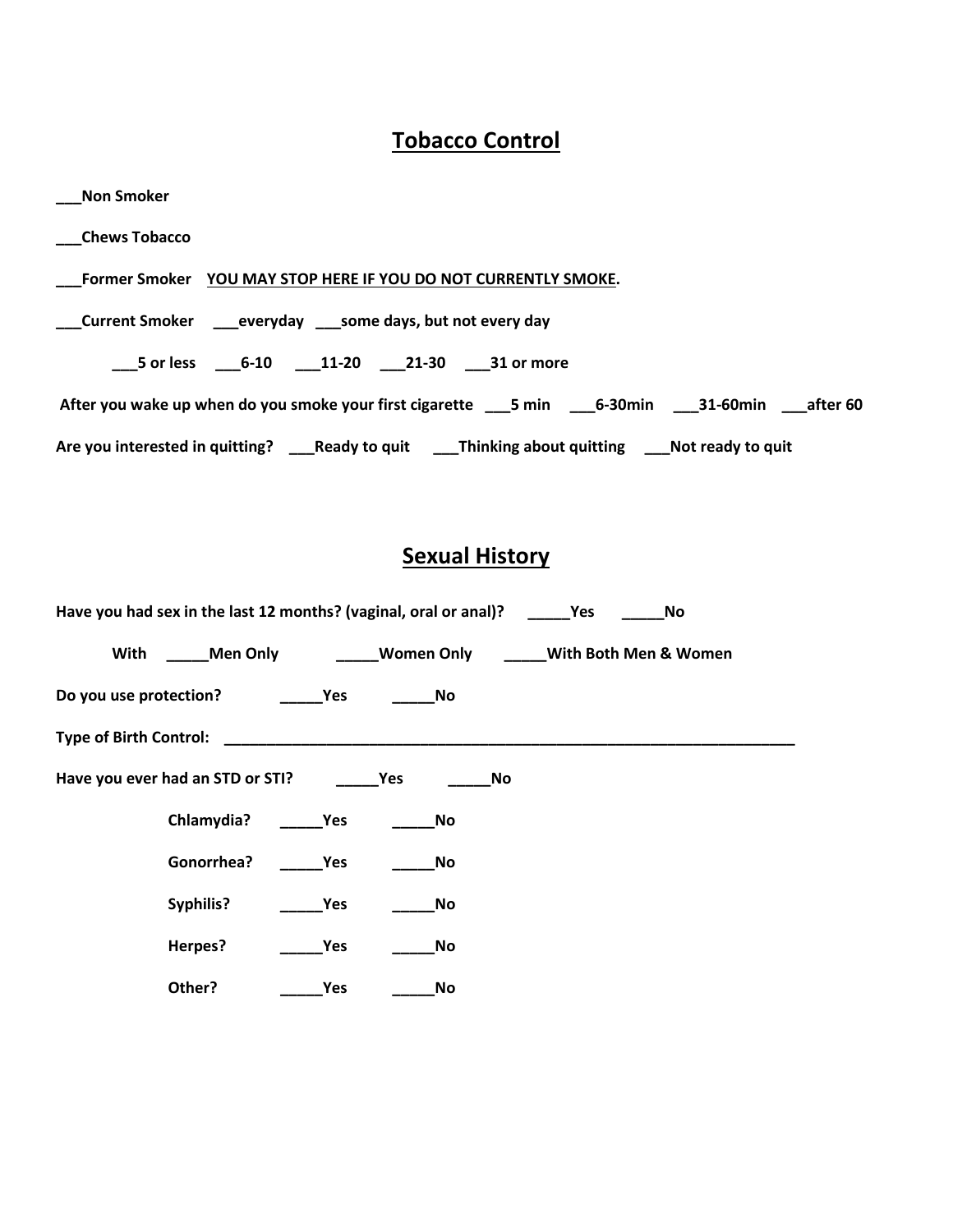DURANT FAMILY MEDICINE CLINIC 1600 W UNIVERSITY BLVD DURANT OK 74701 PHONE 580.924.5500 FAX 580.924.1991

| Address                                                                                                            |                                                                                                                       | <b>FIRST</b>   |                       | <b>MIDDLE</b> |               | (MAIDEN NAME IF MARRIED FEMALE)                       |                               |                        |
|--------------------------------------------------------------------------------------------------------------------|-----------------------------------------------------------------------------------------------------------------------|----------------|-----------------------|---------------|---------------|-------------------------------------------------------|-------------------------------|------------------------|
| Home Phone(____) _______________________Cell Phone(_____) _____________________Work Phone(_____) _____________     |                                                                                                                       |                |                       |               |               |                                                       |                               |                        |
|                                                                                                                    |                                                                                                                       |                |                       |               |               | □Single <b>■Married ■Divorced ■Widowed ■Separated</b> |                               |                        |
|                                                                                                                    |                                                                                                                       |                |                       |               |               |                                                       |                               |                        |
|                                                                                                                    |                                                                                                                       |                |                       |               |               |                                                       |                               |                        |
|                                                                                                                    |                                                                                                                       |                |                       |               |               |                                                       |                               |                        |
| PLEASE CIRCLE ANSWERS FOR THE FOLLOWING INFORMATION: Language: English Espanol Other__________________________     |                                                                                                                       |                |                       |               |               |                                                       |                               |                        |
| <b>Race:</b> White Hispanic                                                                                        | American Indian                                                                                                       | Asian<br>Black |                       |               |               |                                                       |                               |                        |
| Ethnicity: Choctaw Cherokee Hispanic Non-Hispanic                                                                  |                                                                                                                       |                |                       |               |               |                                                       |                               |                        |
|                                                                                                                    | If patient is a minor, under 18 or student under 21, please provide the following Parental/Legal Guardian Information |                |                       |               |               |                                                       |                               |                        |
|                                                                                                                    |                                                                                                                       |                |                       |               |               |                                                       |                               |                        |
|                                                                                                                    |                                                                                                                       |                |                       |               |               |                                                       |                               |                        |
|                                                                                                                    |                                                                                                                       |                |                       |               |               |                                                       |                               |                        |
|                                                                                                                    |                                                                                                                       |                |                       |               |               |                                                       |                               |                        |
|                                                                                                                    |                                                                                                                       |                |                       |               |               |                                                       |                               |                        |
|                                                                                                                    |                                                                                                                       |                |                       |               |               |                                                       |                               | Zip                    |
| INSURANCE INFO - COMPLETE ONLY IF PATIENT IS NOT THE INSURED or IF MINOR IS COVERED BY PARENTS INSURANCE           |                                                                                                                       |                |                       |               |               |                                                       |                               |                        |
|                                                                                                                    |                                                                                                                       |                |                       |               |               | $\square$ Spouse                                      | $\Box$ Parent<br>$\Box$ Other |                        |
| Name of Insured                                                                                                    | LAST                                                                                                                  | <b>FIRST</b>   |                       |               | Date of Birth |                                                       | Relationship to Patient       | Social Security Number |
| Does the Patient live with the Insured? [ ] Yes [ ] No - If NO complete the following as it relates to the INSURED |                                                                                                                       |                |                       |               |               |                                                       |                               |                        |
| Home Phone(_____) __________-__________Cell Phone(_____) _________-____Work Phone(_____) ________-____________     |                                                                                                                       |                |                       |               |               |                                                       |                               |                        |
|                                                                                                                    |                                                                                                                       |                |                       |               |               |                                                       |                               |                        |
|                                                                                                                    | Address/P O Box                                                                                                       |                |                       | City          |               |                                                       | State                         | <b>ZIP</b>             |
| <b>PREFERRED PHARMACY – Please Circle One:</b>                                                                     |                                                                                                                       |                | Corner Drug           |               |               | Durant Medical Supply & Pharmacy                      |                               |                        |
|                                                                                                                    | <b>Medical Center Pharmacy</b>                                                                                        |                | <b>Medicine Store</b> |               | Pruett's      | Walgreens                                             |                               |                        |
| Wal-Mart-Durant                                                                                                    |                                                                                                                       | WalMart-Madill | OTHER:                |               |               |                                                       |                               |                        |

**============================================================================================================================================**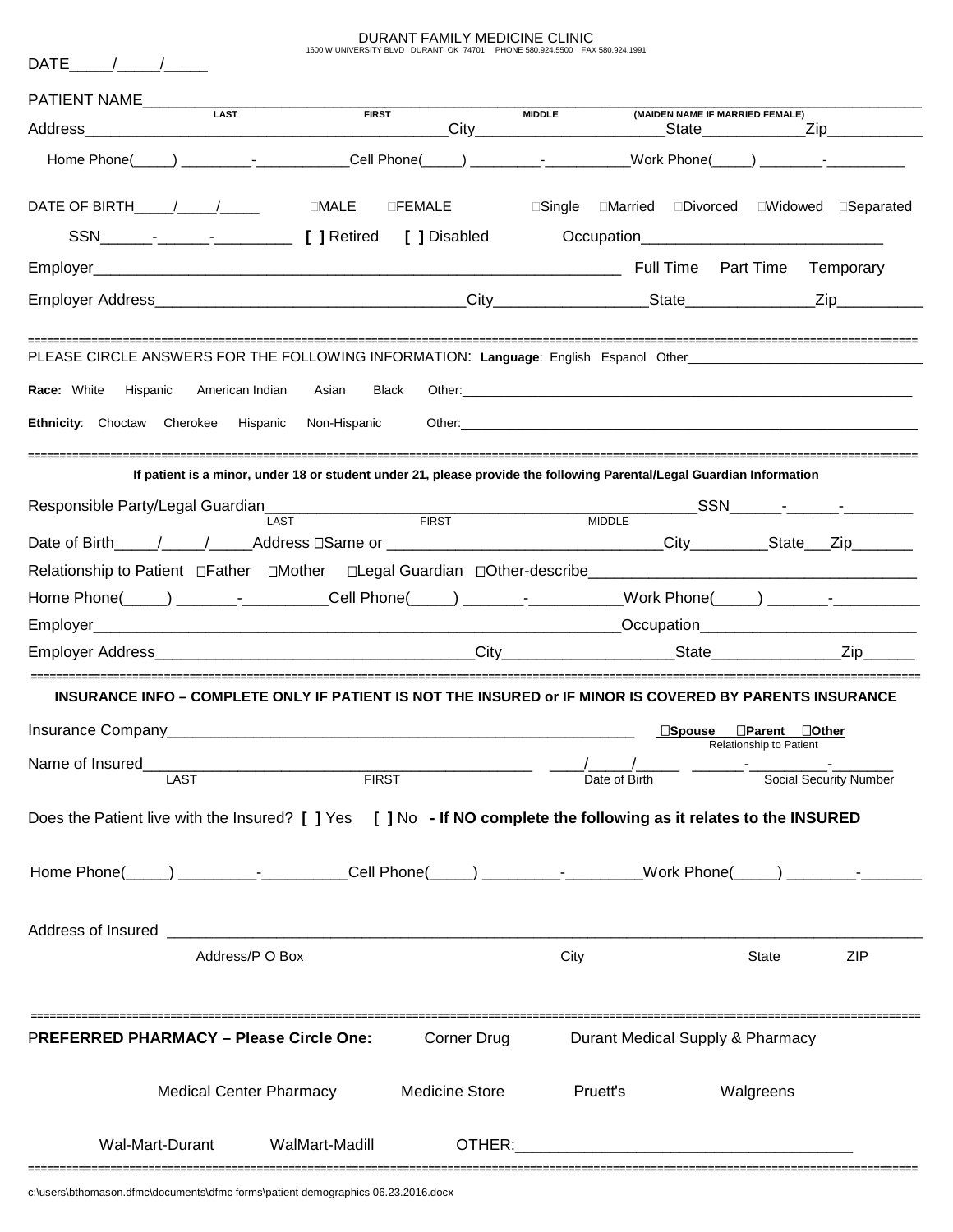|         | DFMC uses <b>automated calls/texts/emails</b> for appointments, lab results and general notifications like flu<br>shot reminders, etc. Please tell us the preferred time and method you prefer for the following:                                                                                                                                                                                                                                                               |         |           |                                                |
|---------|---------------------------------------------------------------------------------------------------------------------------------------------------------------------------------------------------------------------------------------------------------------------------------------------------------------------------------------------------------------------------------------------------------------------------------------------------------------------------------|---------|-----------|------------------------------------------------|
|         | Preferred time to receive notification                                                                                                                                                                                                                                                                                                                                                                                                                                          | Morning | Afternoon | Evening                                        |
|         |                                                                                                                                                                                                                                                                                                                                                                                                                                                                                 |         |           |                                                |
|         |                                                                                                                                                                                                                                                                                                                                                                                                                                                                                 |         |           |                                                |
|         | <b>Preferred Method of Contact</b>                                                                                                                                                                                                                                                                                                                                                                                                                                              |         |           |                                                |
|         | How should the staff or doctor contact you:                                                                                                                                                                                                                                                                                                                                                                                                                                     |         |           |                                                |
|         | Contact me at [ ] Home Phone [ ] Cell Phone [ ] Work Phone                                                                                                                                                                                                                                                                                                                                                                                                                      |         |           |                                                |
|         | DFMC may [ ] leave a detailed message [ ] leave a call back number only                                                                                                                                                                                                                                                                                                                                                                                                         |         |           |                                                |
|         | Other info                                                                                                                                                                                                                                                                                                                                                                                                                                                                      |         |           |                                                |
|         | I authorize the following person(s) to obtain or provide information regarding my appointments, emergency<br>contact, health and financial/insurance information: PLEASE PROVIDE AT LEAST 2 CONTACTS.                                                                                                                                                                                                                                                                           |         |           |                                                |
|         |                                                                                                                                                                                                                                                                                                                                                                                                                                                                                 |         |           | _Relationship_________Phone___________________ |
|         |                                                                                                                                                                                                                                                                                                                                                                                                                                                                                 |         |           | _Relationship__________Phone__________________ |
|         |                                                                                                                                                                                                                                                                                                                                                                                                                                                                                 |         |           | _Relationship__________Phone__________________ |
|         | DFMC is unable to provide any information to anyone not listed above due to HIPAA Privacy Laws.<br>I have an Advance Directive regarding healthcare issues [ ] No [ ] Yes - Please provide a copy to DFMC                                                                                                                                                                                                                                                                       |         |           |                                                |
| Clinic. | I have reviewed Durant Family Medicine Clinic's Notice of Privacy Practices which explains how my medical<br>information will be used and disclosed. I understand I am entitled to receive a copy of this document which is posted<br>to the right of the check-in window. The information contained on this demographics form is true and correct. If this<br>information changes I acknowledge it is my responsibility to update this information with Durant Family Medicine |         |           |                                                |

**Signature of Patient /Legal Guardian if Patient is a Minor Date**

\_\_\_\_\_\_\_\_\_\_\_\_\_\_\_\_\_\_\_\_\_\_\_\_\_\_\_\_\_\_\_\_\_\_\_\_\_\_\_\_\_\_\_\_\_\_\_\_\_\_ \_\_\_\_\_\_\_\_/\_\_\_\_\_\_\_\_\_/\_\_\_\_\_\_\_\_\_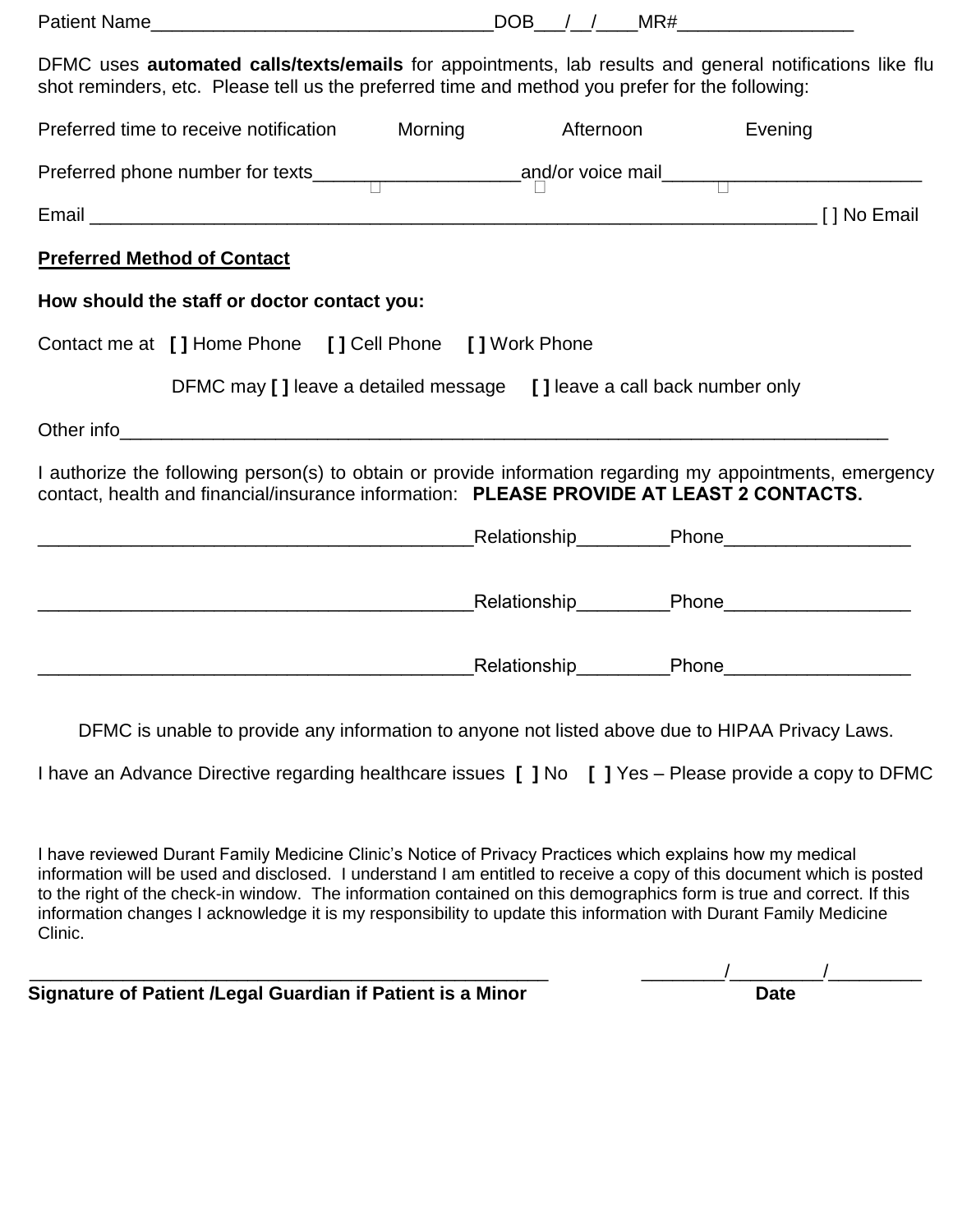#### DURANT FAMILY MEDICINE CLINIC 1600 W UNIVERSITY BLVD, DURANT OK 74701 580.924.5500 FAX 580.924.1991

Please take the time to fill out the forms we require. Filling these forms out carefully is very important, the information you provide us may affect your diagnosis, treatment, prognosis and the quality of the result we will achieve in treating your condition and/or obtaining payment from your insurance company. If any of the information contained on these forms changes in the future, please call us and notify us of the change.

#### **PATIENT AGREEMENTS**

#### **ASSIGNMENT OF BENEFITS** I hereby authorize and assign third party medical and/or liability benefits directly to DURANT FAMILY MEDICINE CLINIC for benefits due for services rendered. I understand that I am financially responsible for charges not covered by this authorization.

**DATE\_\_\_\_/\_\_\_\_/\_\_\_\_ SIGNATURE\_\_\_\_\_\_\_\_\_\_\_\_\_\_\_\_\_\_\_\_\_\_\_\_\_\_\_\_\_\_\_\_\_\_\_\_\_\_\_\_\_\_\_\_\_\_\_\_\_\_\_\_\_\_\_\_\_\_\_\_\_\_\_\_\_\_\_\_ Person Responsible for Payment**

**PAYMENT/DEFAULT** I understand that payment is due at the time offices services are rendered. As a courtesy insurance claims will be filed on my behalf by DURANT FAMILY MEDICINE CLINIC. I agree to pay 100% of the patient responsibility upon receipt of billing and/or verbal notification of said balance by DURANT FAMILY MEDICINE CLINIC. In case of default of payment for medical services, I hereby agree to pay any and all collection fees. A billing fee may be charged to cover monthly statements, and I acknowledge that this is my sole responsibility.

#### **PLEASE INITIAL\_\_\_\_\_\_\_**

I acknowledge Insufficient (NSF) and Closed Account Checks Will Be Prosecuted To The Fullest Extent Of The Law. NSF Returned Checks are Subject to a Collection Fee Not To Exceed \$100.00. Should a check be returned to this office by the bank unpaid, I agree that I am responsible for the check as well as the collection fee. If the check is collected at the bank I agree to pay the collection fee.

#### **PLEASE INITIAL\_\_\_\_\_\_\_**

**MEDICARE PATIENT** I agree to pay the Federally mandated Medicare copayment at the time service is rendered. Supplemental insurance claims will be filed by DURANT FAMILY MEDICINE CLINIC, however, deductibles and copayments are my responsibility.

**PLEASE INITIAL\_\_\_\_\_\_\_**

**MANAGED CARE PATIENT** I agree to pay my Managed Care Copayment – HMO & PPO – at the time services is rendered. I understand the referral process of my Plan and agree to abide by the prescribed rules.

#### **PLEASE INITIAL\_\_\_\_\_\_\_**

**MINOR CHILDREN** I understand that my minor child should always be accompanied by an adult who may authorize care. Payment for services rendered to minor children is the responsibility of the adult accompanying the child and I agree to make provisions for payment at the time services is rendered.

#### **PLEASE INITIAL\_\_\_\_\_\_\_**

**RELEASE OF INFORMATION** Information regarding treatment of a minor may only be released after signature of the legal guardian(s). I hereby authorize the release of any information necessary to process insurance claims for services rendered by DURANT FAMILY MEDICINE CLINIC. I hereby authorize DURANT FAMILY MEDICINE CLINIC to release any and all medical information to previous and future physicians involved in my care. If you email our office with a medical question or information you are giving implied consent for information to be transmitted electronically. Our office must have written permission to release information regarding your care to any other person, including but not limited to a spouse, parent, sibling, etc. A valid HIPAA authorization to release protected health information is required prior to release

#### **PLEASE INITIAL\_\_\_\_\_\_\_**

#### **WORKER'S COMPENSATION** I hereby authorize DURANT FAMILY MEDICINE CLINIC to deliver written reports, records, xrays or other information pertaining to my medical diagnoses or treatments to my employer and/or any attorney(s) or their representative(s) that I employ or in the future may employ relating to my Worker's Compensation injury.

#### **PLEASE INITIAL\_\_\_\_\_\_\_**

**FORMS** There is a \$10 charge for each form completed by this office unrelated to your health insurance (ie disability, leave of absence, etc.) Forms and payment should be presented to the front office staff prior to your appointment. The Patient portion of the form must be completed and signed. A valid HIPAA authorization to release protected health information is required prior to release.

#### **PLEASE INITIAL\_\_\_\_\_\_\_**

I certify that the information given on the forms provided to me is correct and complete to the best of my knowledge and belief. Preceding information is agreed to by signature below

**\_\_\_\_\_/\_\_\_\_\_\_/\_\_\_\_\_\_ SIGNATURE\_\_\_\_\_\_\_\_\_\_\_\_\_\_\_\_\_\_\_\_\_\_\_\_\_\_\_\_\_\_\_\_\_\_\_\_\_\_\_\_\_\_\_\_\_\_\_\_\_\_\_\_\_\_\_\_\_\_\_\_\_**

Person responsible for payment; under 18, parent or guardian must sign PRINT NAME\_\_\_\_\_\_\_\_\_\_\_\_\_\_\_\_\_\_\_\_\_\_\_\_\_\_\_\_\_\_\_\_\_\_\_\_\_\_\_\_\_\_\_\_\_\_\_\_\_\_\_\_\_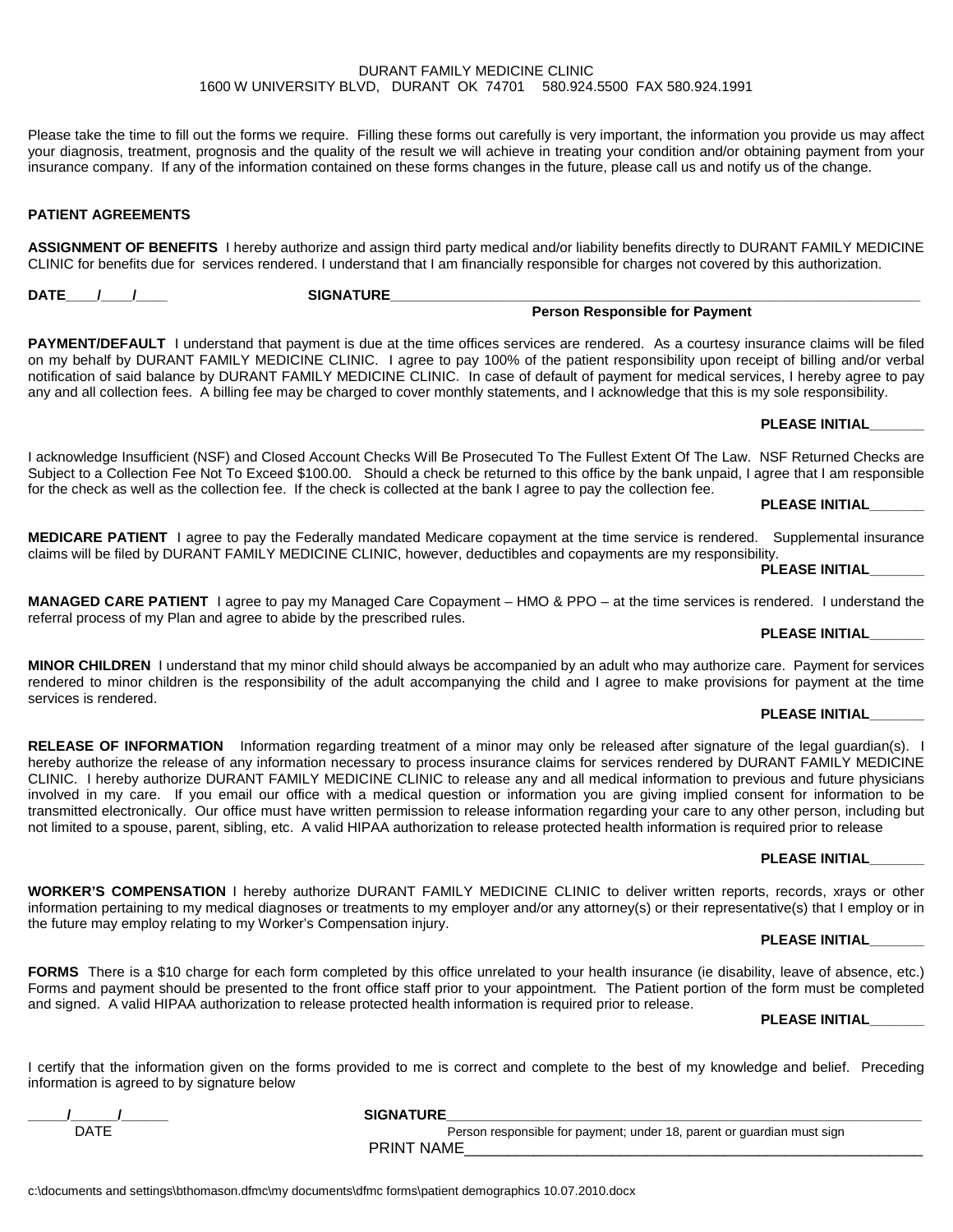## **Paramary Family Medicine Clinic**

1600 W. University Blvd Durant, OK 74701 Phone 580.924.5500 Fax 580.924.1991

Thank you for choosing DFMC as you primary care provider. We are committed to providing you with quality and affordable health care. This is our payment policy, please read it, ask us any questions you may have and sign in the space provided below. A copy will be provided to you upon request.

**PRIVATE PAY.** Payment is expected at the time of your visit.

**INSURANCE**. We participate in most insurance plans, including Medicare. If you are not insured by a plan we do business with, payment in full is required at each visit. **Knowing your insurance benefits is your responsibility, please contact your insurance company with any questions you may have regarding your coverage.** Non-covered services are those services you receive that may not be covered or not considered reasonable or necessary by your insurance. If your insurance changes, please notify us before your next visit so we can make the appropriate changes in our system.

**CO-PAYMENTS/ COINSURANCE/ DEDUCTIBLES.** All co-payments, co-insurance percentages, and/or non-covered service(s) and deductibles must be paid at the time of your visit. This arrangement is part of your contract with your insurance company. Failure on our part to collect copayments, co-insurances and deductibles from patients may be considered fraud.

**FRAUD & PROOF OF INSURANCE.** If you fail to provide us with the correct insurance information and we are unable to verify insurance coverage, you will be required to pay in full at the time of your visit or reschedule your appointment. *You are committing FRAUD if you do not give us all your insurance coverage information.* 

**CLAIMS SUBMISSION**. We submit claims to all insurance companies and will assist you in any way we reasonably can to help get your claims paid. Please be aware that the balance of your claim is your responsibility whether or not your insurance company pays your claim.

**NON-PAYMENT.** If your account is over 90 days past due, you will receive notice stating that you have 20 days to pay your account in full. Failure to pay your bill may mean that you will be discharged from this clinic. If this is to occur, you will be notified by mail that you have 30 days to find alternative medical care. During that 30 day period, our clinic will only be able to treat you on an emergency basis.

**MISSED APPOINTMENTS.** All adult (21 yrs. old) patients who "no show" their appointment, without calling to cancel, may be charged \$25.00 per missed visit. Please call the front office to cancel visit 24 hours prior to your appointment.

Durant Family Medicine Clinic's prices are representative of the usual and customary charges for our area. Please let us know if you have any questions or concerns.

I have read and understand the payment policy and agree to abide by its guidelines.

\_\_\_\_\_\_\_\_\_\_\_\_\_\_\_\_\_\_\_\_\_\_\_\_\_\_\_\_\_\_\_ \_\_\_\_\_\_\_\_\_\_\_\_\_\_\_\_\_\_\_\_\_\_\_\_\_\_\_\_\_\_\_\_\_\_\_\_\_\_\_\_\_\_ PATIENTS NAME, PRINTED SIGNATURE OF PATIENT OR RESPONSIBLE PARTY IF MINOR

\_\_\_\_\_\_\_\_\_\_\_\_\_\_\_\_\_\_\_ DATE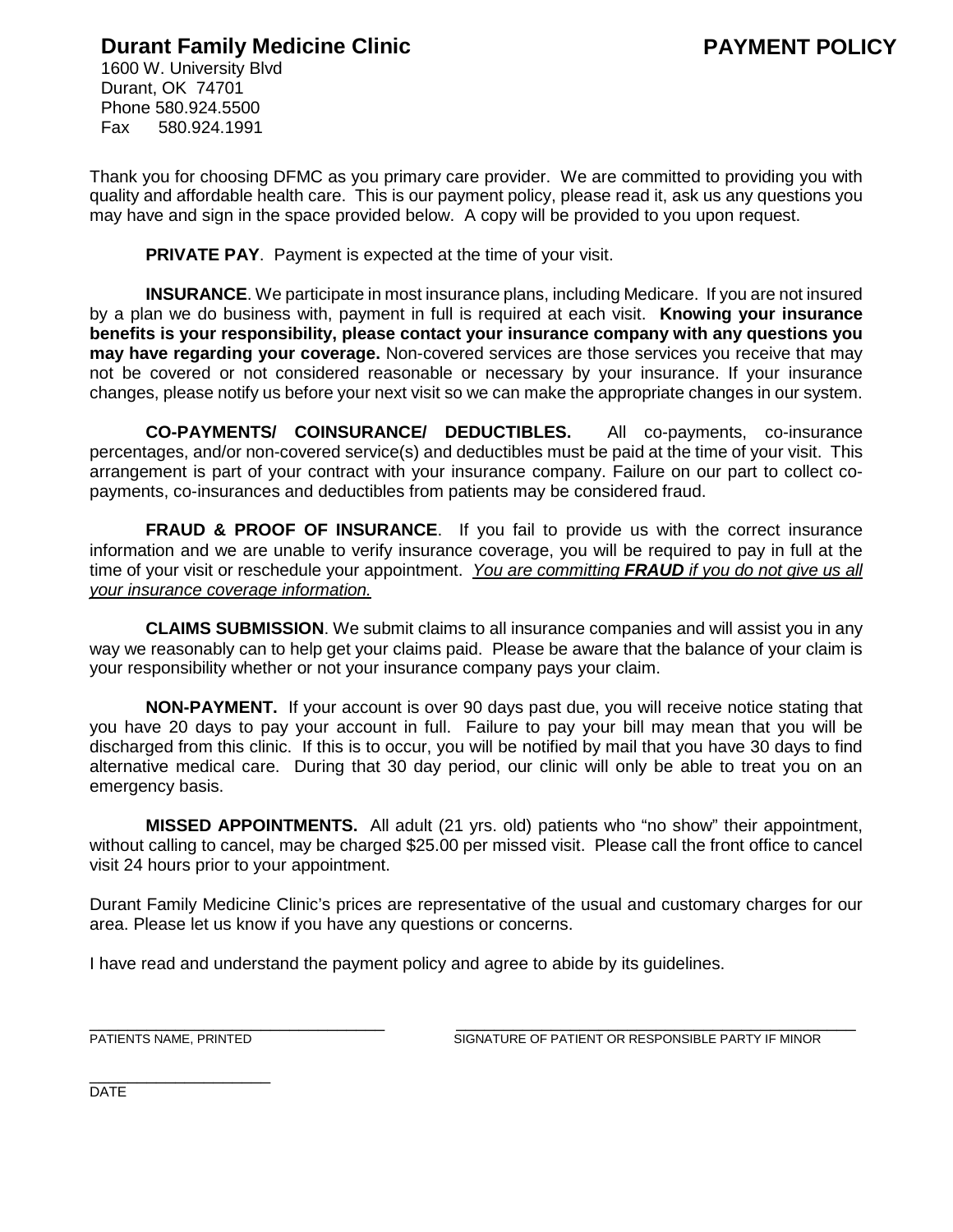## **DURANT FAMILY MEDICINE CLINIC**

MEDICAL HOME AGREEMENT

FOR ACCOUNT

## **This Medical Home Agreement Concept is an AGREEMENT between YOU and YOUR PROVIDER, to focus on meeting ALL of your Healthcare Needs.**

## **As your Medical Home Primary Care Provider (PCP), we agree to:**

- 1. Honor your rights as a patient, and treat you with dignity and respect.
- 2. We will focus on listening to your concerns, educating you on your health care needs and preventive services.
- 3. Focus on treating you as a whole person: physically, mentally and emotionally.
- 4. Focus on providing you with *ongoing, quality* and *safe* medical care, including prevention of future health complications.
- 5. Work to schedule timely office appointments for your chronic and urgent healthcare needs.
- 6. Be available to you 24 hours a day, by office appointment, phone calls and/or other electronic communication.
- 7. Provide you with other healthcare resources when we are absent or unavailable.
- 8. Provide you with referrals to specialist as deemed *medically* necessary by your PCP.
- 9. Provide you with treatment, medications, equipment and any other resources deemed *medically* necessary by your PCP.

## **As a Medical Home Patient, your responsibility is the following:**

- 1. Work with us, as your PCP, to meet *all* of your health care needs.
- 2. Communicate with us about all your healthcare concerns and goals.
- 3. Report *any* changes related to your health, treatments, medications, etc. This includes use of all medications-prescription, over-the-counter, herbal and street drugs. This also includes any medical equipment being used or that has been ordered or recommended for use.
- 4. Call us *before* going to the Emergency Room, unless it is life threatening.
- 5. Notify us *after* any Emergency Room, Urgent Care Clinic or Hospital visit.
- 6. Schedule medical appointments in a timely manner, including *follow-up* appointments.
- 7. Keep appointments as scheduled with us and any appointments scheduled with a specialist.
- 8. If you cannot keep an appointment call *before* your appointment time to cancel or reschedule the appointment.
- 9. You may be dismissed from your PCP if you repeatedly miss appointments without notice or do not follow the responsibilities listed in the medical home agreement.

## **Your Healthcare is a TEAM Approach involving BOTH YOU and YOUR PROVIDER**

**\_\_\_\_\_\_\_\_\_\_\_\_\_\_\_\_\_\_\_\_\_\_\_\_\_\_\_\_\_\_\_\_ \_\_\_\_\_\_\_\_\_\_\_\_\_\_\_\_\_\_\_\_**

**\_\_\_\_\_\_\_\_\_\_\_\_\_\_\_\_\_\_\_\_\_\_\_\_\_\_\_\_\_\_\_\_ \_\_\_\_\_\_\_\_\_\_\_\_\_\_\_\_\_\_\_\_**

Patient or Guardian Signature **Date** Date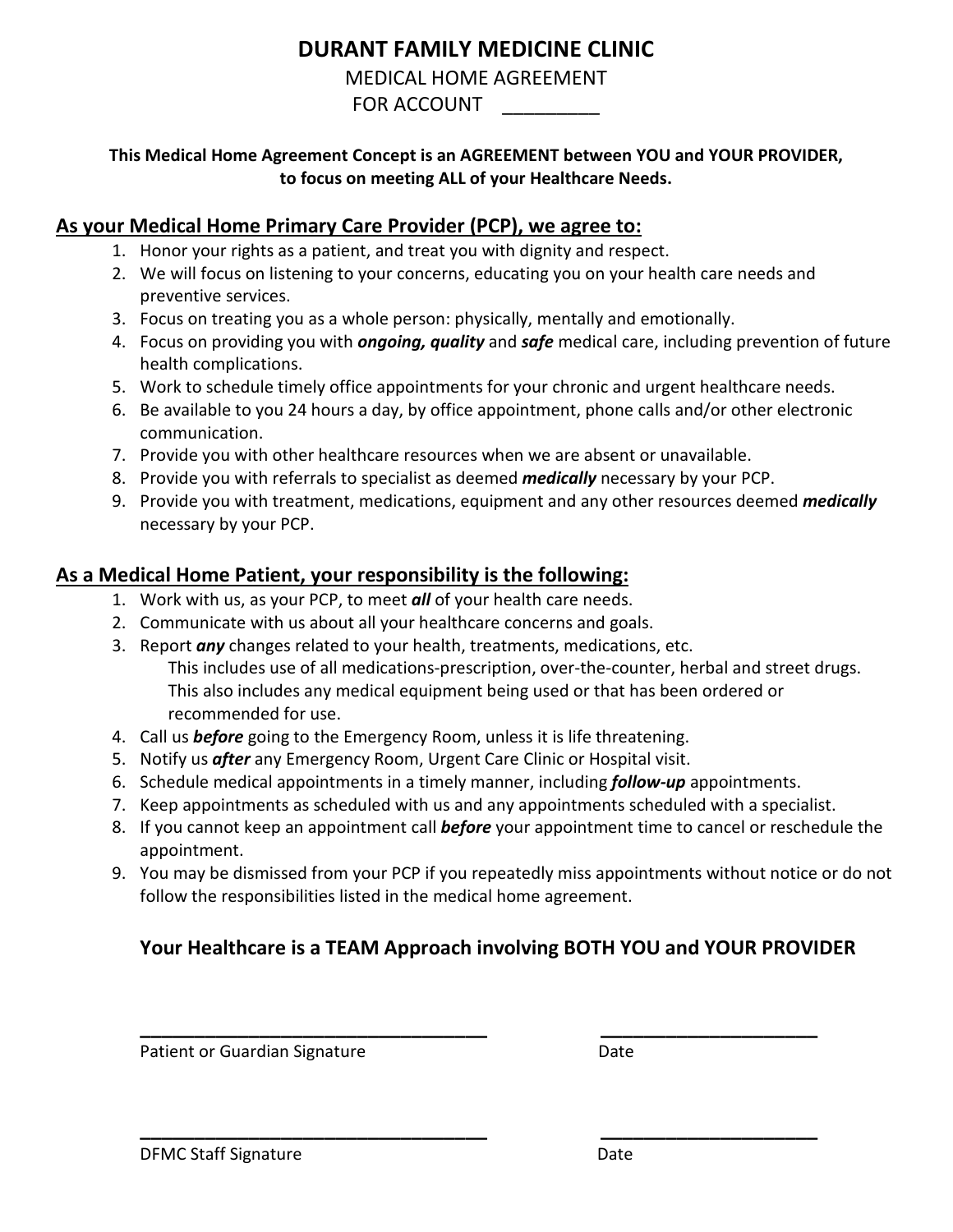## **Durant Family Medicine Clinic**

1600 W University Blvd Durant OK 74701 Phone 580.924.5500 Fax 580.924.1991

## **MEDICATION CONTRACT**

### **All medications prescribed by a Durant Family Medicine Clinic physician after the date of this contract are included herein and made a part of this MedicationContract.**

- 1. I acknowledge and consent to treatment with non-narcotic, narcotic, opioid or controlled substances. I understand that these medications were prescribed to me because I state that I have a serious condition. I am aware of risks associated with these meds that may include drowsiness, constipation, slowing of reflexes. I know that I should not drive or participate in any activity requiring mental alertness or physical coordination when I take narcotic, opioid or controlled substance medication(s). Further, I know that the use of these medications can lead to tolerance, physical dependence or addiction.
- 2. I agree to take my medication(s) as prescribed and directed by my DFMC physician.
- 3. I acknowledge and understand that I will need regular appointments to continue this treatment. Prescriptions will only be refilled at the time of the appointment and never over the phone. I will call the office for an appointment one (1) week before I run out of my medication.
- 4. I acknowledge and understand that I cannot obtain these or similar medications from a source other than Durant Family Medicine Clinic. I acknowledge and understand that doing this will result in no further similar prescriptions given for this problem from Durant Family Medicine Clinic.
- 5. I acknowledge and understand that Durant Family Medicine Clinic will not refill medications that have been lost, stolen, misplaced or damaged.
- 6. I agree not to share, give or sell my medication to any other person and I am aware that this constitutes a criminal act.
- 7. I acknowledge and understand that I cannot use alcohol or any street drugs with my medication.
- 8. I acknowledge and understand that if I am receiving medication or am the parent of a child receiving medication, I agree to random drug screening at any time at my own expense, including today. If I am called for a random drug test I agree to present to the office within 3 hours for drug screening. Failure to appear and provide valid urine for testing with be considered a violation of this contract. Iunderstand that if I fail to show up for a medical management appointment it is grounds for termination fromDFMC.
- 9. I agree to release this contract information to Alliance Health Durant Hospital and to pharmacies in Bryan and surrounding counties.
- 10. I consent to all pharmacies communicating with Durant Family Medicine Clinic with regard to my use of controlled and non-controlled substances and the providers of those substances.
- 11. I understand that a state and/or nationwide database will be accessed to find all medications I have been prescribed by all medical providers.
- 12. I understand that I must request a refill for all non-narcotic routine medications five (5) days before I will be out of the medication by calling my pharmacy. Routine medications for chronic disease(s) require an office visit every 3-6 months and may not be refilled if I do not see my physician on a routinebasis.
- 13. I acknowledge and understand that violation of this contract is grounds for termination from Durant Family Medicine Clinic.
- 14. If I violate any tenet of this contract, I acknowledge and understand that this contract is broken and my medication will no longer be prescribed.

**Print Name of Patient**

**Signature of Patient or Parent/Legal Guardian if under 18 Date**

**/ /**